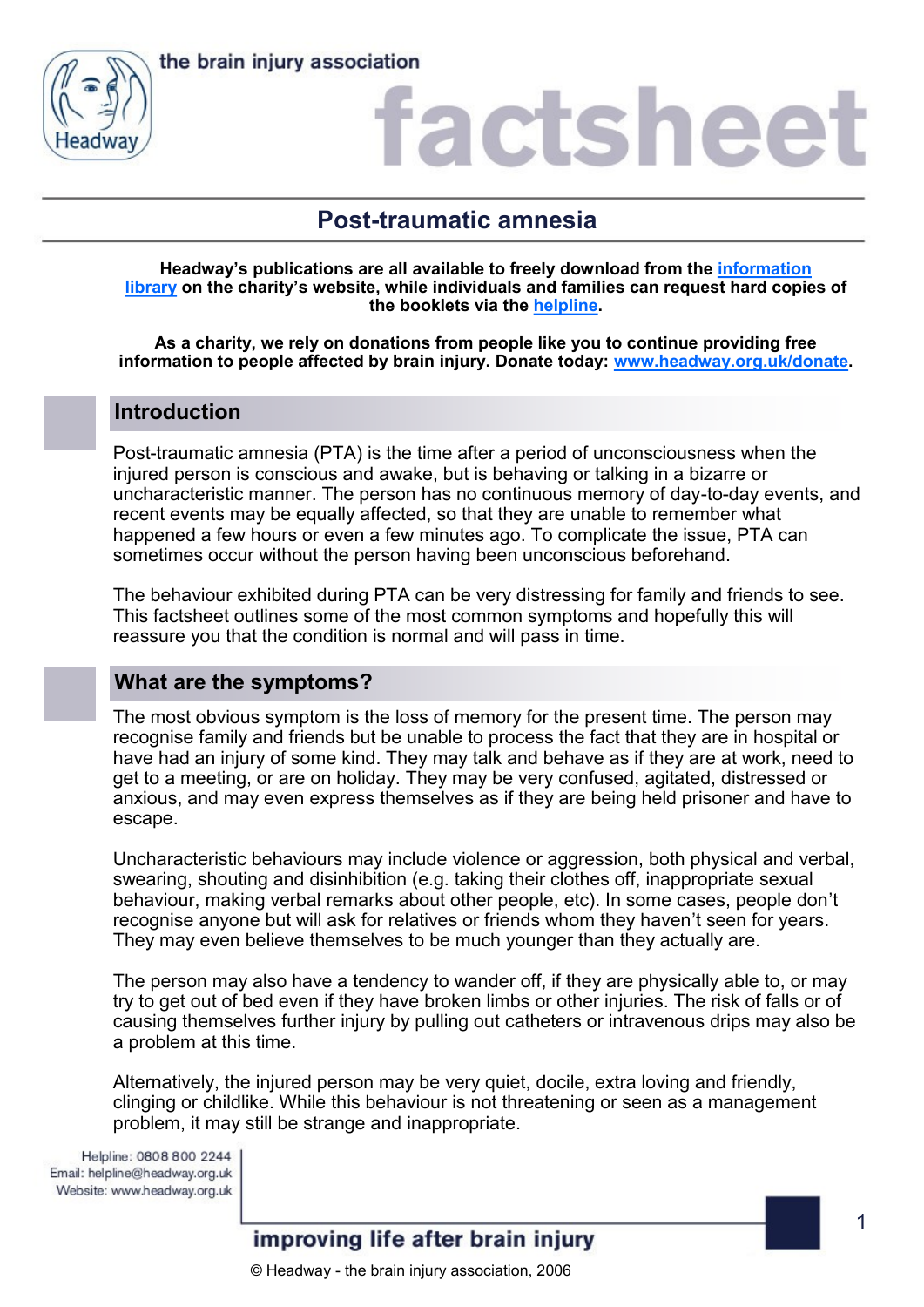



# factshee<sup>®</sup>

#### **What can be done about it?**

PTA is a stage of recovery that the person goes through after the injury and, while it is very distressing for family and friends and may present a management problem for hospital staff, it is important to remember that this is a phase that will pass.

Try to stay as calm as possible. Seeing other people distressed and not being able to understand the reason may add to the confusion and distress the injured person is feeling. The brain is struggling to cope with the injury, and too much stimulation should be avoided. It is therefore helpful to ensure a peaceful and quiet environment.

Reduce the risk of harm. This may mean having someone sat with the person at all times, particularly if they are likely to wander off or try to get out of bed. During the day, a rota of familiar faces may be useful, perhaps with an assigned nurse at night. Discuss the situation with the hospital staff.

The person may ask the same things over and over again, which can be very wearing. They may persist with a delusion, but it is best not to correct them or try to force them to remember. This will only make everyone more agitated. Gradually, the person will hold on to more information and begin to make sense of the world around them, such as where they are, why they are in hospital, and the month and year.

Remember that the person is not in control of their actions and cannot be held responsible for what they do or say. It may be of some comfort to the family to realise that the person who is injured is likely to have little memory of this time, or that it may be experienced as a bad dream.

Be sure to take time out for yourself or to share the visiting and supervision with others. Being tired adds to already stretched emotions and it is vital to look after yourself.

#### **How long will it last?**

PTA may last for a few minutes, hours, days, weeks or even, in rare cases, months. Certain types of medication have been used to try to improve the condition, with varying degrees of success. Sadly, there is usually no way of knowing exactly how long it will last.

#### **What are the long-term effects?**

PTA itself does not have any adverse effects, unless the person's behaviour causes them to injure themselves. However, the duration of PTA, along with length of time in coma, is often a good indicator of the severity of the brain injury and its likely long-term effects.

People who experience PTA for more than 24 hours are likely to have sustained a severe brain injury and to experience long-term complications, whereas PTA of less than 1 hour is likely to indicate a minor brain injury. These are rough guidelines and the long-term effects<br>Helpline: 0808 800 2244 |

Email: helpline@headway.org.uk Website: www.headway.org.uk